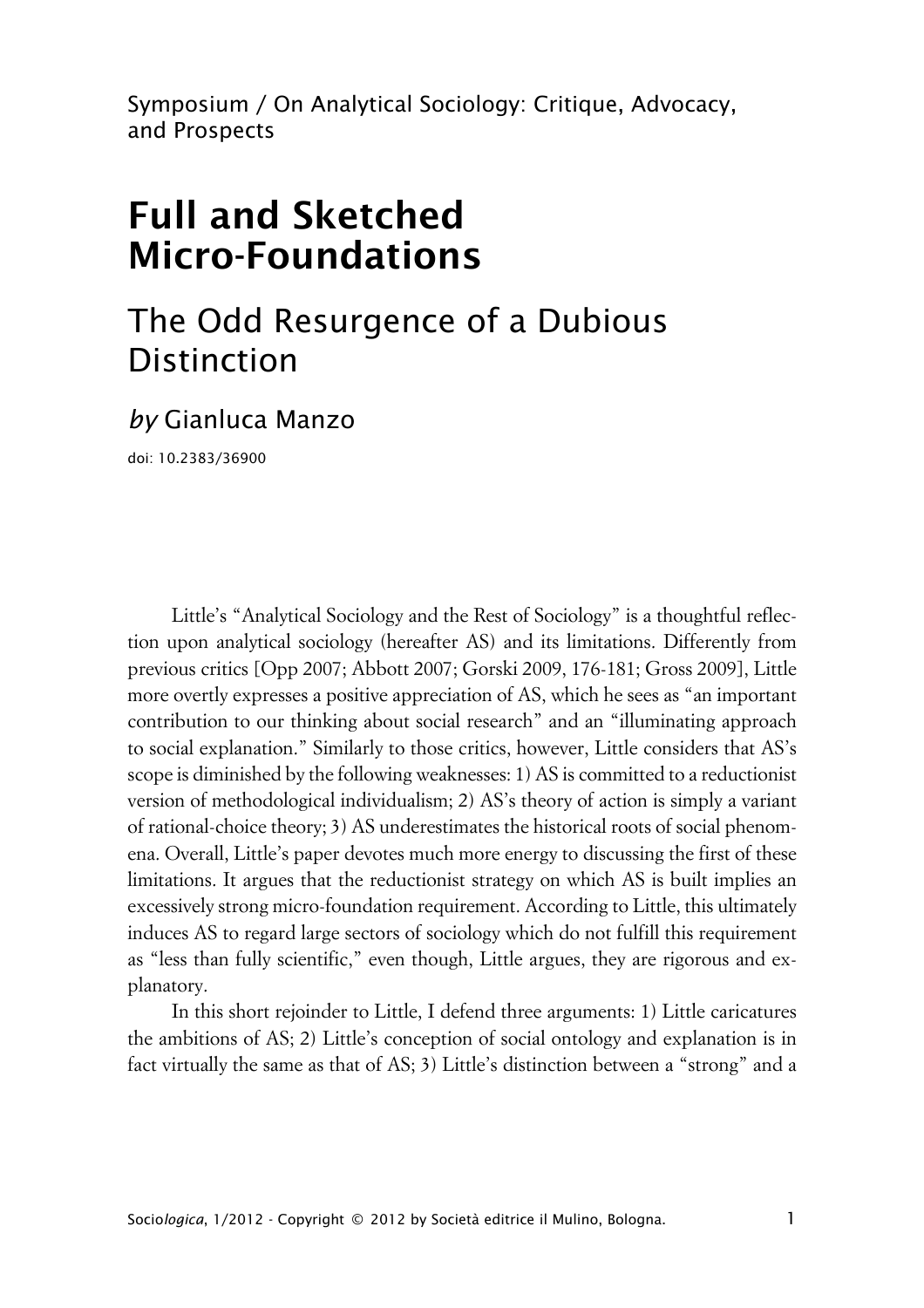"weak" form of micro-foundation is not a robust basis on which to attack AS because this distinction is internally contradictory.<sup>1</sup>

Let me start with the supposedly imperialistic attitude of AS. Little builds on Demeulenaere's [2011, 1] statement according to which AS "should […] be seen […] as an effort to clarify ("analytically") theoretical and epistemological principles which underlie any satisfactory way of doing sociology (and, in fact, any social science)." In my opinion, this is a bad starting point. Demeulenaere's statement – which implies that AS is more a branch of the philosophy of social sciences than an approach of relevance for theoretically-minded empirically-oriented social scientists – should not be regarded as an accurate description of how analytical sociologists conceive themselves. Whilst it is undeniable that AS contains a normative dimension, careful inspection of AS programmatic writings suggests that AS adopts a far less peremptory posture.

Let us first recall that Hesdtröm and Swedberg [1998, 25] overtly stressed that "the essence of the mechanisms approach is to be found in a special style of theorizing." "Special" does not mean "general," nor that the approach is the only legitimate sociological perspective. On the contrary, the normative "perimeter" of the approach is clearly defined from the outset. AS's original intent was, on the one hand, to make sociological theory conceptually more precise and with clearer empirical *explananda*, and, on the other hand, to complement statistically-oriented research with more systematic and creative theoretical thinking [Hesdtröm and Swedberg 1998, 1, 15-21; Hedström 2005, 3-4, 12-13]. Recent statements like "the overarching purpose of the book is to move sociology in a more analytical direction" or "our hope is that the analytical-sociological framework will emerge as the central template for a renewed sociology for the Twenty-first century" [Hedström and Bearman 2009, 4, 21] should thus be understood within the current state of our discipline, in which much published work still falls within what Abell and Reyniers [2000, 748] called "fugitive frameworks," i.e. analyses that build on (a mix of) opaque linguistic expressions, loose concepts, a distorted use of otherwise rigorous methods, and mere descriptivism – note that serious social scientists outside AS have also tried to establish boundaries of this kind [Goldthorpe 2000, 1-11].

What about, more specifically, the "rest of sociology" considered by Little? Despite the general expression adopted, his research examples come from two research traditions, namely (comparative) historical sociology and qualitative-oriented micro-sociology. Several elements suggest that AS does not disregard these perspec-

<sup>1</sup> Here I do not address Little's reading of AS's action theory because I have elsewhere discussed this point at length in response to Gross's identical interpretation [Manzo 2010].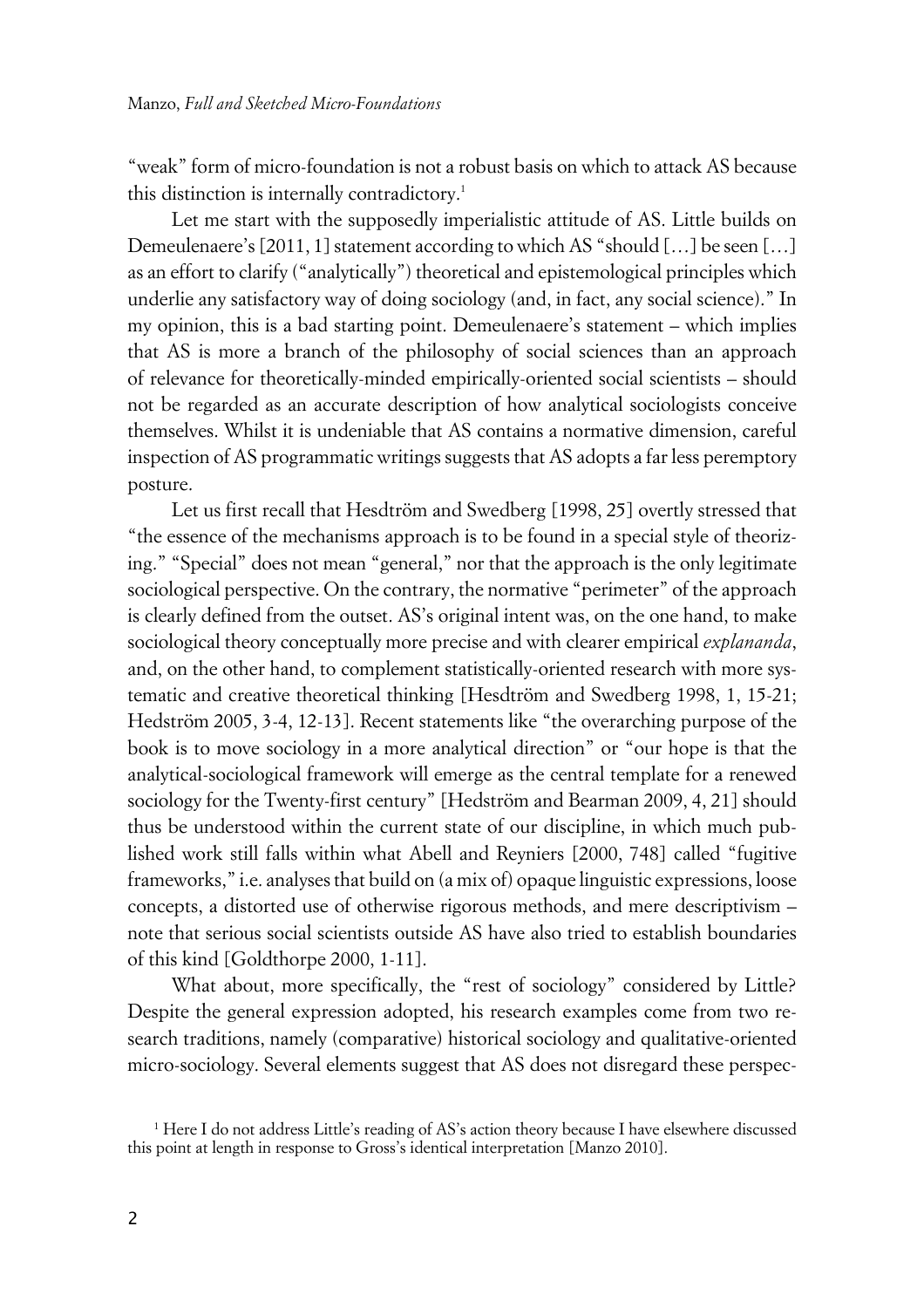tives *a priori*. First, Hedström and Swedberg [1998, 23] overtly acknowledged that Goffman's analyses are full of "situational mechanisms," i.e. linkages between actors' behaviour and the specific social situation to which they are exposed. Second, AS has recently engaged in explicit dialogue with ethnography with a view to their mutual enrichment [Vaughan 2009]. Third, ethnographic observation was a methodological pillar for some of the scholars who contributed to launching AS [Gambetta 1993; Gambetta 2009; Gambetta and Hamill 2005]. Finally, explicit conceptual bridges between AS and historical sociology are under construction, with the analysis of social networks providing possible theoretical and methodological leverage [Barkey 2009].

Thus, contrary to what Little claims, AS has clearly identified intellectual "adversaries"; it does not consider itself the "whole of sociology" or "a uniquely best research strategy for sociology"; it discusses with a large spectrum of sociological approaches; and it fully acknowledges the importance of combining abstraction with thick descriptions of historically, socially situated interacting actors.

Let me now move to Little's point that AS is based on a "reductionist strategy" according to which a "good explanation […] should not make reference to meso or macro level factors." To see that this objection is simply factually wrong, consider the two following excerpts:

Verbally, we can say that phenomenon M is a function of actions m, which are dependent on situation S of the actor, which situation is itself affected by macro-social actions M [Boudon 1986, 30].

Thus structure at one time (macro-level) generates the conditions which together with existing interests shape the actions of actors (micro-level) that jointly produce outcomes which modify the structure of a later time (macro-level) which generates conditions that again (through constraints and incentives) shape actions (microlevel) that jointly produce outcomes (macro-level) and so on [Coleman 1993, 63].

Boudon's and Coleman's statements provide us with a simple description of the static and the dynamic version of the so-called "structural individualism" originally proposed within Dutch sociology in an overly anti-reductionist spirit [Wippler 1978, 143]. While they did not use the term, Hedström and Swedberg [1998 11-13] explicitly follow a "weak version of methodological individualism" which takes "certain macro-level states as given and incorporates them into the explanation." The reference to the concept of "structural individualism" comes with Hedström [2005, 5, 70-74] and with Hedström and Bearman [2009, 4, 8, 10-11]. These programmatic AS works conceptualize macro-states as supervening on micro-level properties and assume that they exert a relatively autonomous causal power. The qualification "relatively" refers to the fact that at least one individual component must be at work for the macro-level state to produce some changes in the social world. To highlight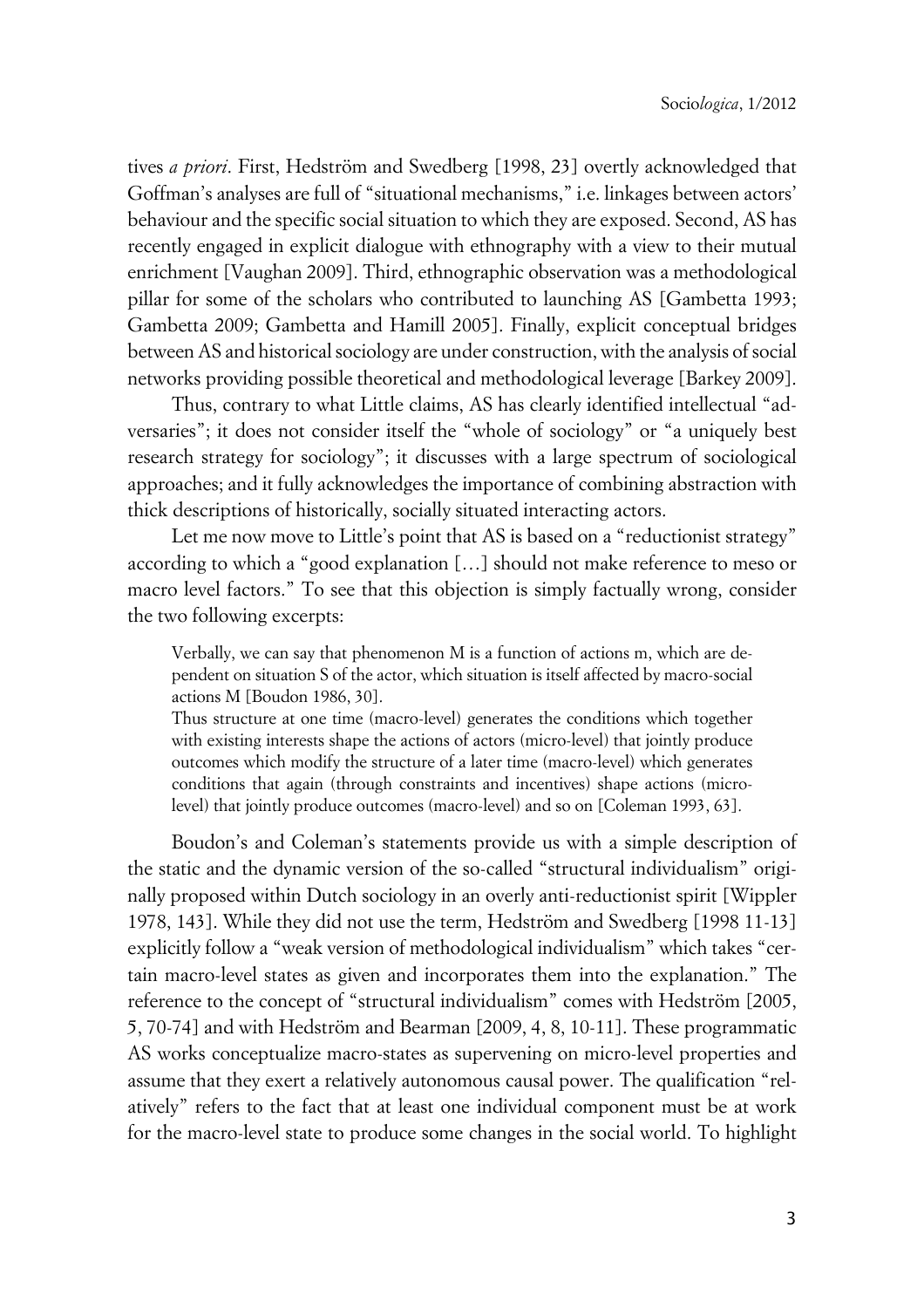the circular relation between structure and action at issue here, I have elsewhere proposed the notion of "complex methodological individualism" [Manzo 2007].

Let us now consider the following quotation from Little's "Level of the Social" [2006, 353]:

All of these social factors are constituted by the set of agents who populate them at a given time. Agents act within the context of these structures; and their actions both reproduce and modify the structure. At any given time, agents are acting in ways that affect future states of the system while being prompted or constrained by existing structures and mentalities in ways that influence their future actions.

What is the real difference between this position, which Little labels "methodological localism," and the "structural individualism" contained in Boudon's and Coleman's above statements, and today advocated by AS? The similarity is also striking with respect to the epistemological implication that Little draws from his ontological position [*ibidem*, 360]:

There are no causal mechanisms that do not supervene upon the structured choices and behavior of individuals. The mechanisms through which social causation is mediated turn on the structured circumstances of choice of intentional agents, and nothing else.

In footnote 24, associated with this passage, Little explicitly acknowledges that Hedström and Swedberg [1998, 24] endorse his position that "there exist no such things as 'macro-level mechanisms'" [Little 1998, 161] also explicitly writes: "There is no such thing as pure social causation from macro-state to macro-state." So why does Little now attack AS for positing that "the mechanisms are supposed to occur solely at the level of the actors – not at meso or macro levels"?

Whilst it may seem that Little is criticizing himself, "Analytical Sociology and the Rest of Sociology" contains a nuance that helps to explain this apparent contradiction. Little maintains that the microfoundation requirement can be interpreted either as "a full specification of the microfoundations in every case" or as "a sketch of the way that a given social-level process might readily be embodied." He explicitly admits that he is "inclined to interpret the requirement in the second way" while AS tends to give priority to the first. Here, therefore, Little seems to rehabilitate a distinction that sometimes appeared in his early writings [Little 1991, 196, 200; Little 1998, 6, 8] but that is absent from his more recent work [Little 2006; Little 2009; Little 2010; Little 2011] – note, however, that even in Little [1998] the distinction is absent from chapter 10, which provides the very systematic treatment of causal explanations. The implication that he draws from this distinction seems stronger than before, however. Little concludes, in fact, that "we can make careful statements about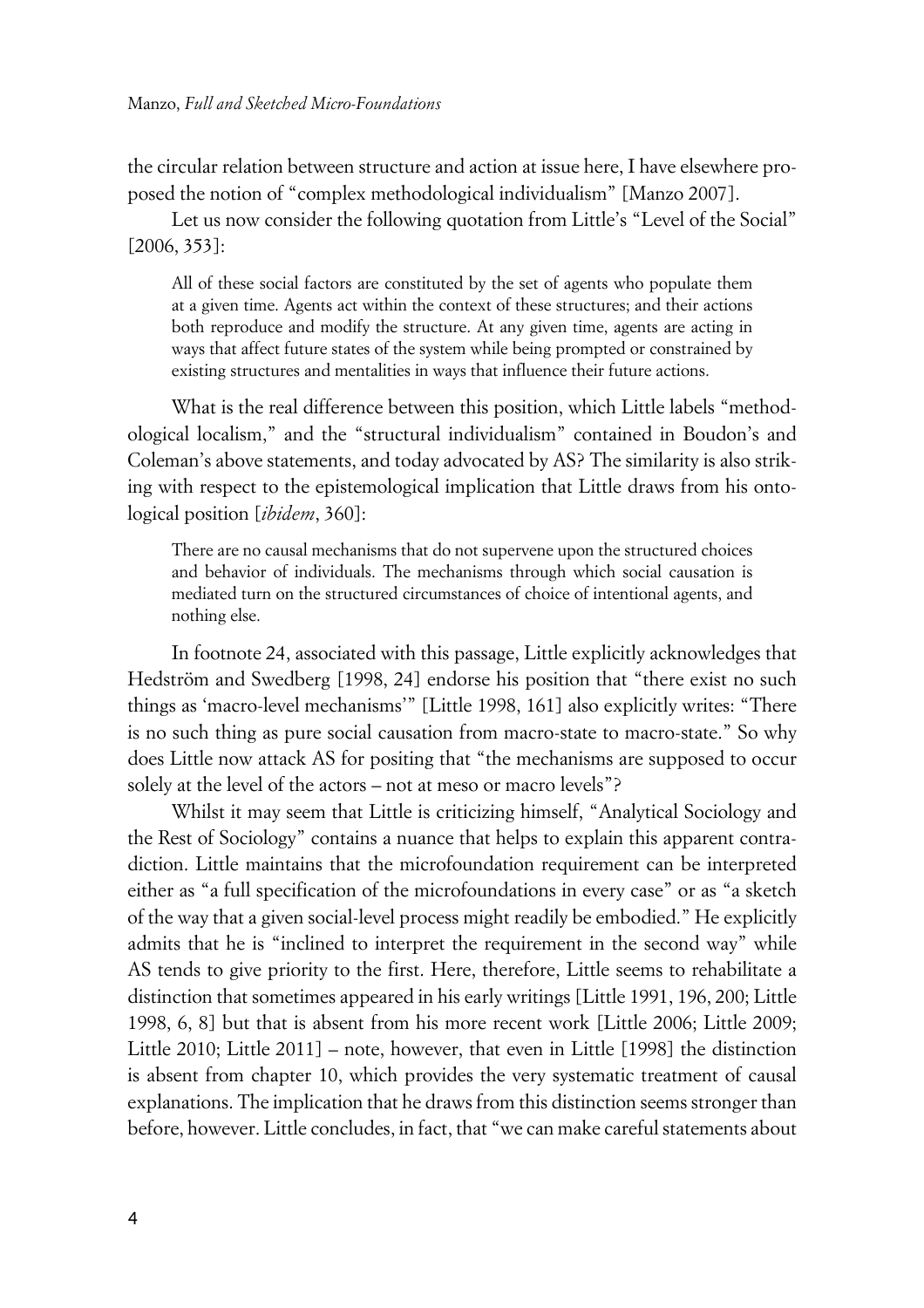macro-macro and macro-meso causal relations without proceeding according to the logic of Coleman's boat – up and down the struts."

I regard Little's flexible interpretation of the microfoundation requirement as highly problematic. First of all, what distinguishes a full individual-level narrative from a sketched one? Little does not provide any analytical criterion with which to separate the two kinds of micro-level accounts. Second, when should we stop at a sketch and when should we not? On this point, Little's advice is: "We need to be confident there are microfoundations, and the meso properties need to be causally robust. But if this is satisfied, we do not need to extend the explanation down to the actors." But how could one "be confident there are microfoundations" if one does not detail several possible individual-level narratives and assess the empirical relevance of each of them? Once this operation has been performed, however, the sketch is no longer needed because (at least) one detailed (potential) microfoundation has been provided. The idea of microfoundation sketches is thus circular and self-defeating.

Besides its conceptual vagueness and logical inconsistency, Little's distinction between "strong" and "weak" microfoundation requirements is unconvincing on empirical grounds. Little fails to provide any compelling example of a mechanism that leads from a given meso-level factor A to a given meso-level factor B "without proceeding according to the logic of Coleman's boat – up and down the struts," to take his own words (an objection that may be extended to Jepperson and Meyer [2011], whom Little takes as inspiring source). The opposite is true. When in the last section of the paper Little discusses five pathways through which "meso-level structures have causal powers" (in particular he focuses on organizations), all of them amount to a detailed description of how micro-level properties like individuals' beliefs, values, desires, incentives, or identity are shaped by the specific organizational and institutional settings at hand.

This negative result is perfectly in line with the "strong microfoundationist" Little – who claims, for instance, that "if we are interested in analysis of the casual properties of states and governments, we need to arrive at an analysis of the institutions and constrained patterns of individual behaviour through which the state's characteristics are affected" [Little 2009, 165]. This result is also fully compatible with AS's research program, which Little oddly considers "reductionist." By contrast, this result is strikingly in contradiction with the main argument that the "weak microfoundationist" Little now seeks to defend: that explanations of "one set of factors in terms of another set of factors at the same level" (what he calls "lateral strategies") are fully legitimate and deep explanations.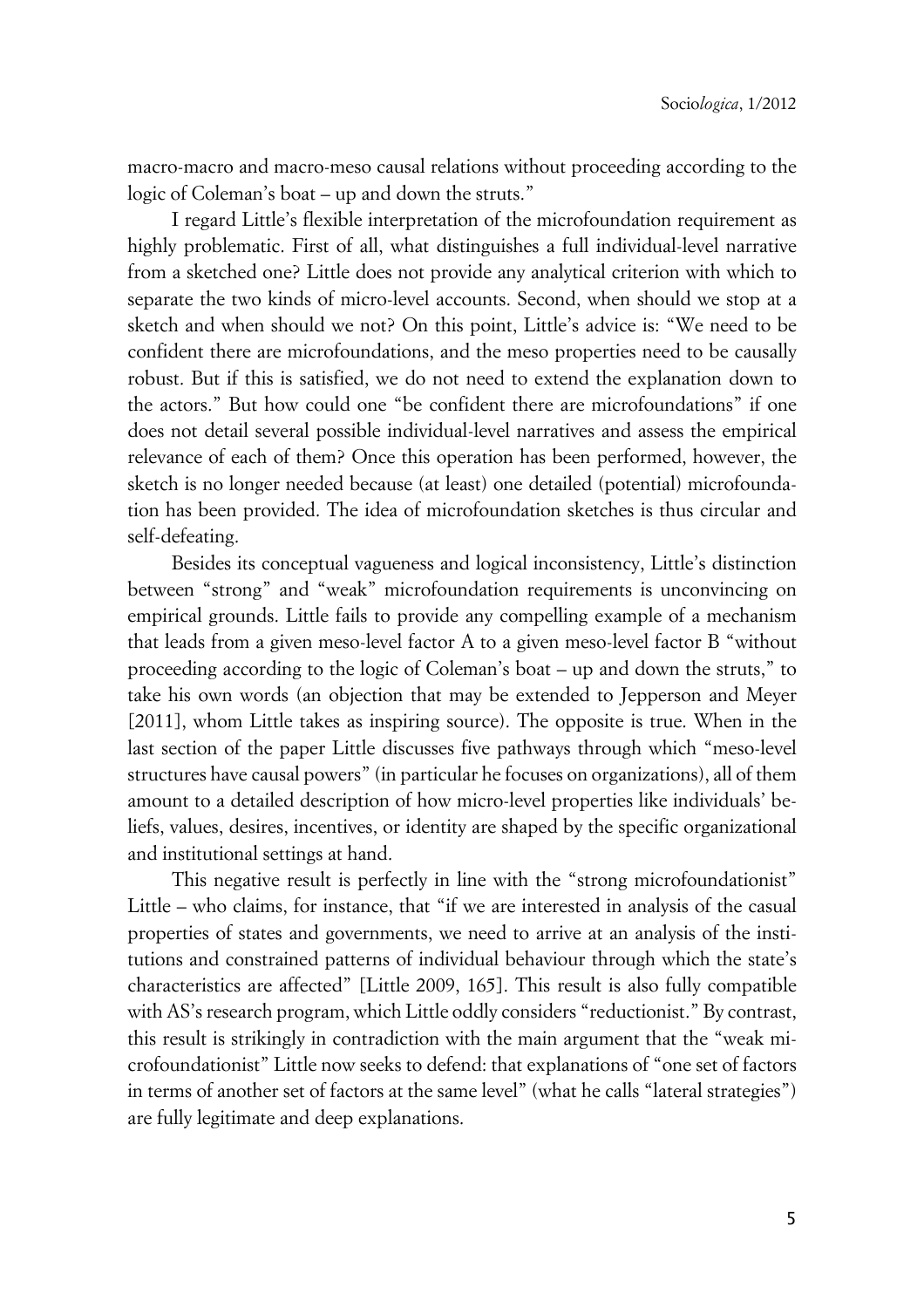#### **References**

Abbott, A.

- 2007 "Mechanisms and Relations." *Sociologica* 2. [doi:10.2383/24750](http://www.sociologica.mulino.it/doi/10.2383/24750)
- Abell, P., and Reyniers, D.
- 2000 "On the Failure of Social Theory." 51: 739-750.

Barkey, K.

2009 "Historical Sociology." Pp. 712-734 in *The Oxford Handbook of Analytical Sociology*, edited by P. Bearman and P. Hedström. Oxford: Oxford University Press.

Boudon, R.

1986 *Theories of Social Change*. Cambridge: Polity Press.

Coleman, J.S.

1993 "Reply to Blau, Tuomela, Diekman, and Baurmann." *Analyse und Kritik* 15: 62-69.

Demeulenaere, P. (ed.)

2011 *Analytical Sociology and Social Mechanisms*. Cambridge: Cambridge University Press.

Gambetta, D.

1993 *The Sicilian Mafia*. Cambridge, MA: Harvard University Press.

2009 Princeton: Princeton University Press.

Gambetta, D., and Hamill, H.

2005 *Streetwise. How Taxi Drivers Establish Customers' Trustworthiness*. New York: Russell Sage Foundation.

Goldthorpe, J.H.

2000 *On Sociology.* Oxford: Oxford University Press.

- Gorski, P.S.
- 2009 "Social Mechanisms and Comparative-Historical Sociology: A Critical Realist Proposal." Pp. 147-194 in *Frontiers of Sociology*, edited by P. Hedström and B. Wittrock. Leiden: Brill.

Gross, N.

2009 "A Pragmatist Theory of Social Mechanisms." *American Sociological Review* 74:358-379.

Hedström, P.

- 2005 *Dissecting the Social: On the Principles of Analytical Sociology*. Cambridge: Cambridge University Press.
- Hedström, P., and Bearman, P.
- 2009 "What is Analytical Sociology all about?" Pp. 3-24 in *The Oxford Handbook of Analytical Sociology*, edited by P. Bearman and P. Hedström. Oxford: Oxford University Press.

Hedström, P., and Swedberg, R. (eds.)

1998 "Social Mechanisms: An Introductory Essay." Pp. 1-31 in *Social Mechanisms. An Analytical Approach to Social Theory*, edited by P. Hedström and R. Swedberg. Cambridge: Cambridge University Press.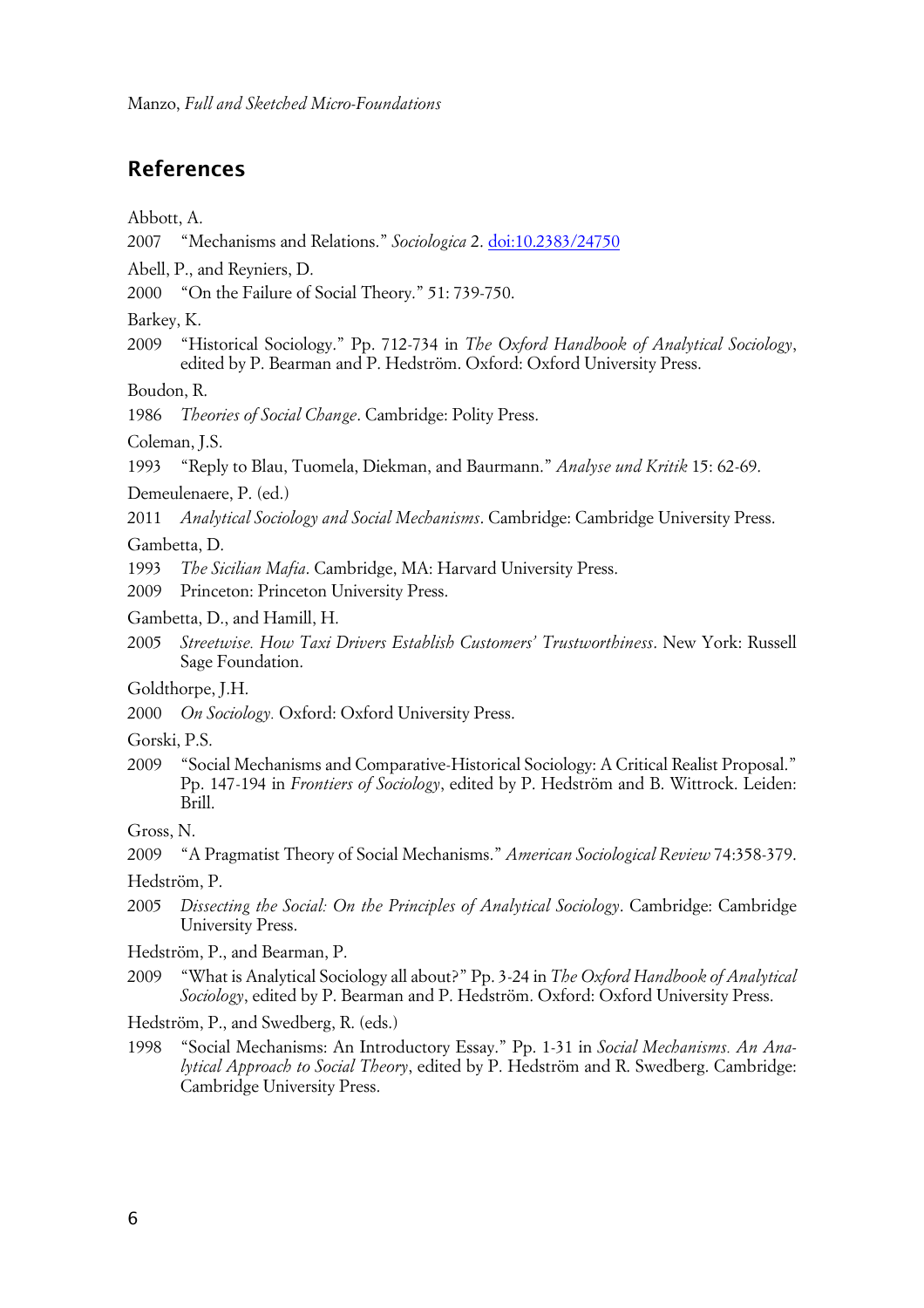Jepperson, R., and Meyer, J.H.

2011 "Multiple Levels of Analysis and the Limitations of Methodological Individualisms." *Sociological Theory* 29: 54-73.

Little, D.

- 1991 *Varieties of Social Explanations*. Boulder: Westview Press.
- 1998 *Microfoundations, Methods, and Causation: Essays in the Philosophy of Social Sciences*. New Brunswick and London: Transaction Publishers.
- 2006 "Levels of the Social." Pp. 343-372 in *Handbook for Philosophy of Anthropology and Sociology*, edited by S. Turner and M. M. Risjord. Amsterdam: New York, Elsevier.
- 2009 "The Heterogenous Social: New Thinking About the Foundations of the Social Sciences." Pp. 154-178 in *Philosophy of the Social Sciences: Philosophical Theory and Scientific Practice*, edited by C. Mantzavinos. Cambridge: Cambridge University Press.
- 2010 "Methodological Individualism." In *Encyclopedia of Political Theory*, edited by M. Bevier. Thousand Oaks, CA: Sage.
- 2011 "Causal Mechanisms in the Social Real." Pp. 273-295 in *Causality in the Sciences*, edited by P. M. Illari, F. Russo, and J. Williamson. Oxford: Oxford University Press.

Manzo, G.

2007 "Comment on Andrew Abbott/2." *Sociologica* 2. [doi:10.2383/24752](http://www.sociologica.mulino.it/doi/10.2383/24752)

2010 "Analytical Sociology and Its Critics." *European Journal of Sociology* 51: 129-170.

Opp, K.D.

2007 "Review of: P. Hedström *Dissecting the Social*." *European Sociological Review* 23: 115-122.

Vaughan, D.

2009 "Analytic Etnography." Pp. 688-711 in *The Oxford Handbook of Analytical Sociology*, edited by P. Bearman and P. Hedström. Oxford: Oxford University Press.

Wippler, R.

1978 "The Structural-Individualistic Approach in Dutch Sociology." *The Netherlands Journal of Sociology* 14: 135-155.